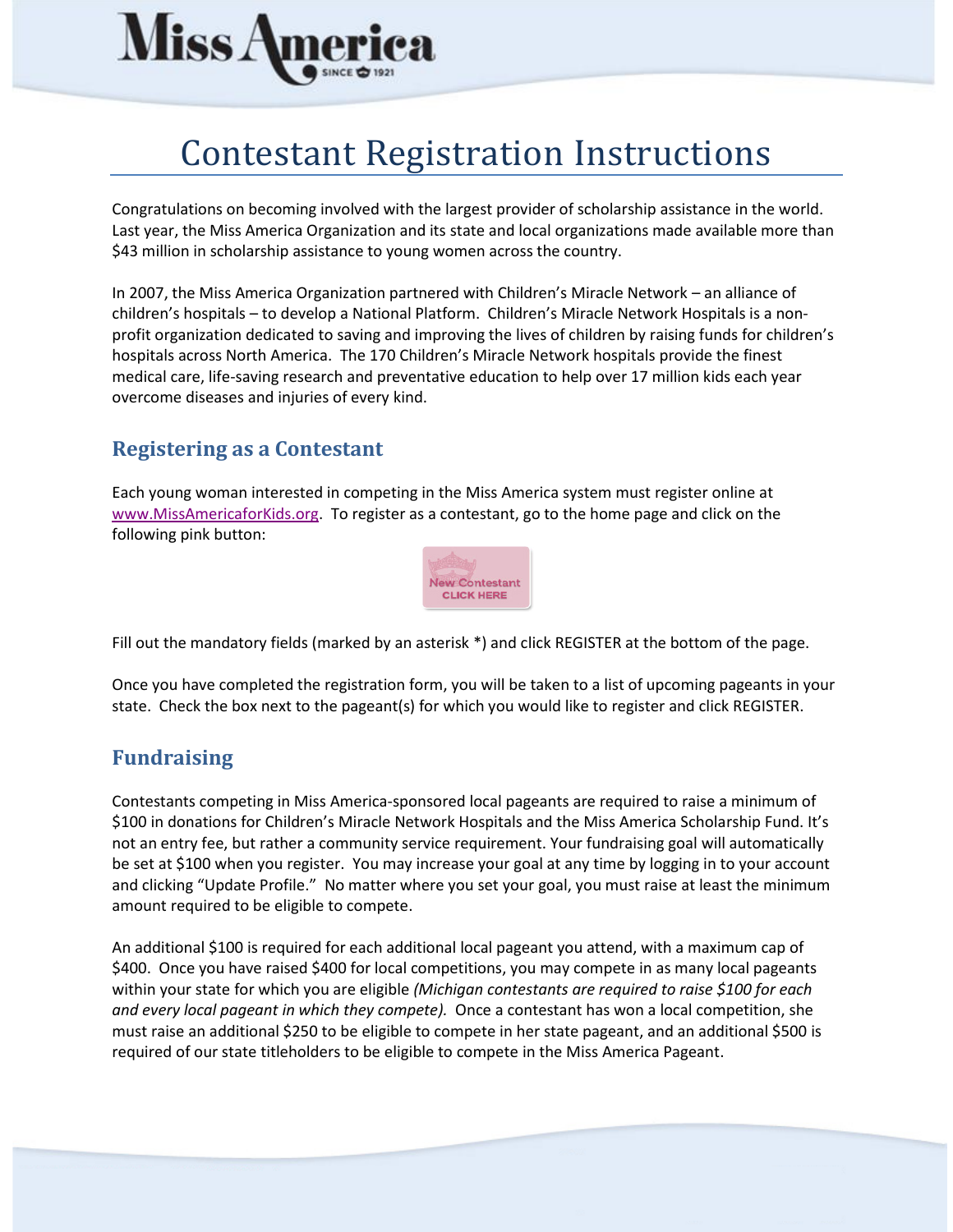

## **Registering for a Pageant**

When creating your account, you will need to register for at least one pageant. If you wish to compete in additional local pageants, you can log in to your profile at any time and click "Pageant Registration" on your contestant dashboard:



You will then choose from a list of possible local pageants remaining in the current "Crowning Year." Crowning Year is determined by the year you would compete to become Miss America if you were to win the local and state pageants leading up to it. For example, a local pageant occurring in October 2012 would lead to the 2013 State pageant and the 2014 Miss America Pageant, held in January '14. Therefore your local in October 2012 will be a part of the 2014 Crowning Year.

The pageant registration page includes a list of all the pageants available for registration in your state. If your pageant does not appear here, contact your state director. Contact information is available at [http://missamerica.org/organization-info/state-contact-info.aspx.](http://missamerica.org/organization-info/state-contact-info.aspx)

# **Qualifying for a pageant**

In order to qualify to participate in a pageant, you must raise the required minimum for that pageant (\$100 for local pageants, \$250 for state pageants, and \$500 for the national pageant). In order to help you reach your fundraising goal, you can use the MissAmericaforKids.org website to send emails to your friends and family. When you are logged in to your account, click on "Send Emails" on your dashboard:



Here you may enter the email addresses of friends, family, and colleagues who you think would be willing to support you in your efforts.

**Tip:** You may also send one email to yourself that you can then personalize and forward to your entire contact list from your own email account. You will easily raise \$100 for these two organizations by getting just five (5) friends to donate \$20, ten (10) friends to donate \$10, or twenty (20) friends to donate just \$5 each – you get the picture! It's just that simple.

You can check your progress and your qualification status at any time by clicking "Qualification Report" on your contestant dashboard:.



Here you can view a list of the pageants for which you are registered and the remaining amount of funds you need to qualify, if any. Once you have qualified for a pageant, its entry line on your qualification report will change from red to green.